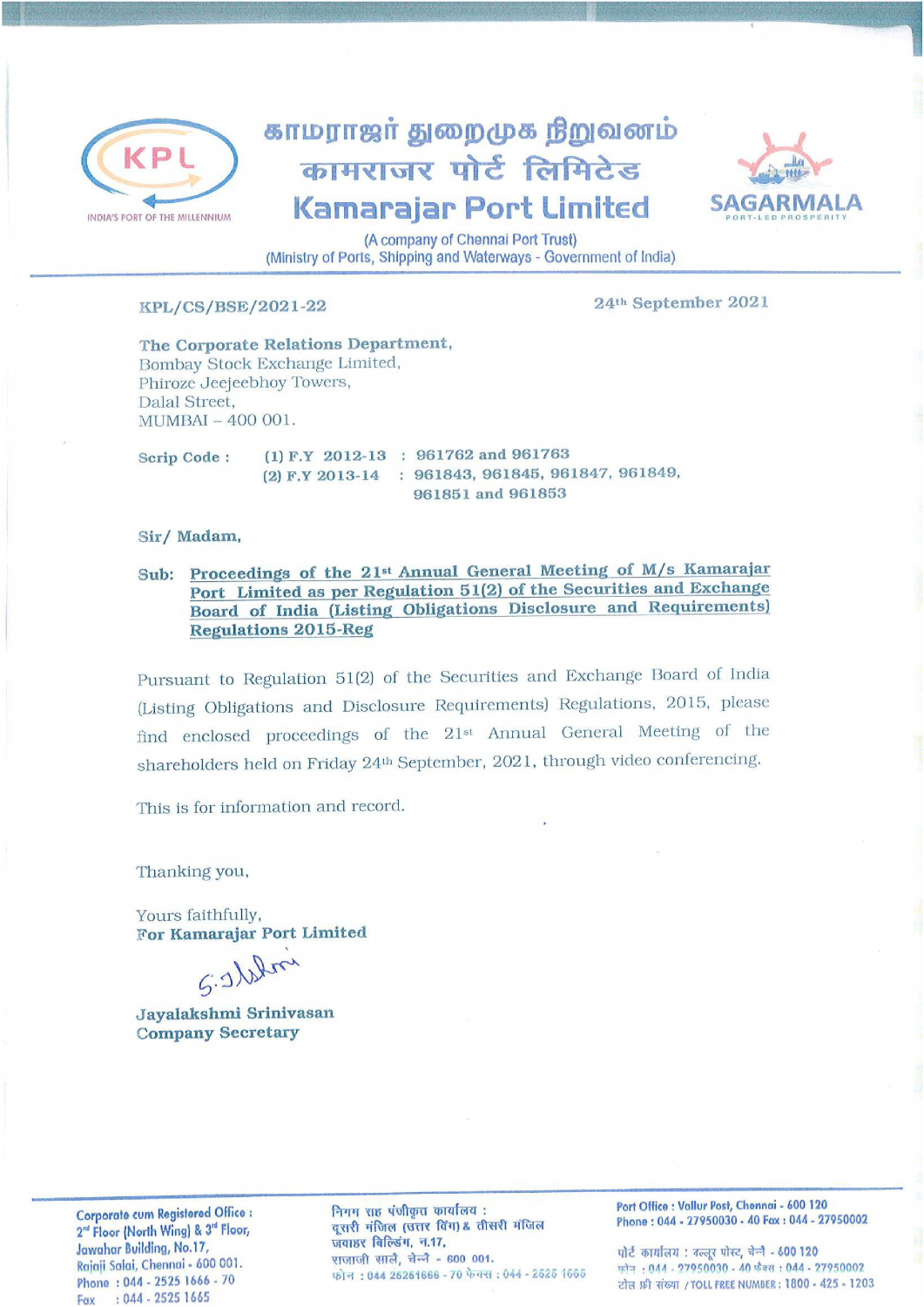## Summary of Proceedings of 21st Annual General Meeting (AGM/ "the Meeting") of M/s Kamarajar Port Limited -----

The  $21$ <sup>st</sup> Annual General Meeting of the Members of  $M/s$  Kamarajar Port Limited (the "Company") commenced at 12.30 P.M. on Friday, 24th September 2021 at the Registered Office of the Company through Video Conferencing (VC)/Other Audio Visual Means (OAVM)

Shri Sunil Paliwal I.A.S, Chairman-cum-Managing Director (Chairman) welcomed all the members present at the meeting. It was informed that this meeting is held in due compliance with the matters specified in the circulars issued by the Ministry of Corporate Affairs, the Government of India.

06 members were present at the Meeting. As the requisite quorum was present, Chairman called the Meeting to order.

The Members were apprised about the availability of the requisite statutory registers and other relevant documents.

Chairman introduced the Directors, Statutory Auditor, Secretarial Auditor and KMPs present in the Meeting and informed that Smt. Sarla Balagopal, Independent Director & Women Director could not attend as she was not keeping well.

Chairman informed that the Notice of the  $21<sup>st</sup>$  Annual General Meeting and the Annual Report containing Audited Financial Statements for the year ended March 31, 2021 and Board's and Auditor's Reports have been sent by electronic mode to all the members to their e-mail addresses registered with the Company or Depositories. Thereafter, the Notice convening the  $21<sup>st</sup>$  AGM of the Company was taken as read.

Company Secretary informed that there were no qualification(s), observation(s) or comment(s) of the Statutory Auditor for the financial year ended March 31, 2021. The same was taken as read with the permission of Members. The observation(s) or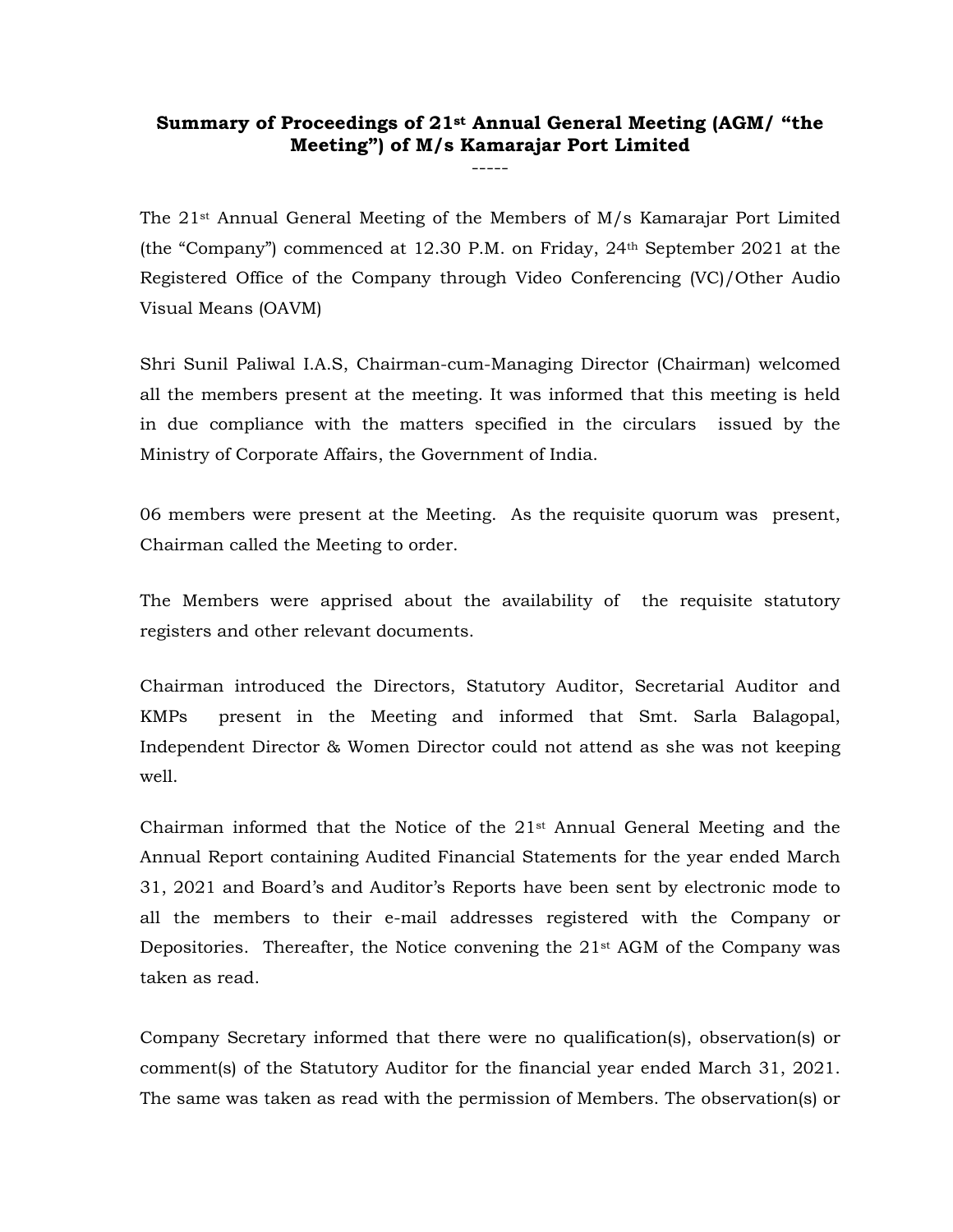comment(s) of the Comptroller & Auditor General in their Report for the financial year ended March 31, 2021 and the Management Reply for the same, which was circulated along with the Annual report were also taken as read with the permission of the Members. The Auditors reply with respect to comments of Comptroller & Auditor General relating to Independent Auditors Report was circulated to the members during the meeting and the members took note of the same. The qualifications made by the Secretarial Auditor in their Report and the Directors' reply to the same were read out.

Chairman, then delivered his speech to the Members of the Company.

The following business as per the Notice convening the 21st AGM of the Company were put to vote through show of hands at the AGM:

| Sr.No.                    | <b>Particulars of Agenda</b>                                                                                                                                                                                                                                                                                                                                                         | Type of           | Approved/Not            |  |  |
|---------------------------|--------------------------------------------------------------------------------------------------------------------------------------------------------------------------------------------------------------------------------------------------------------------------------------------------------------------------------------------------------------------------------------|-------------------|-------------------------|--|--|
|                           |                                                                                                                                                                                                                                                                                                                                                                                      | <b>Resolution</b> | approved                |  |  |
| <b>Ordinary Business:</b> |                                                                                                                                                                                                                                                                                                                                                                                      |                   |                         |  |  |
| 1                         | To receive, consider and adopt the<br>audited Balance Sheet as at 31 <sup>st</sup> March<br>2021, the Statement of Profit & Loss<br>Account for the year ended 31 <sup>st</sup> March<br>2021 and the reports of the Board of<br>Directors, the Auditor's Report and<br>Comments of Comptroller and Auditor<br>General of India under Section 143 (6)<br>of the Companies Act, 2013. | Ordinary          | Approved<br>unanimously |  |  |
| $\overline{2}$            | To declare 50% Dividend on paid up<br>(which<br>share<br>capital<br>equity<br><i>is</i><br>equivalent to Rs.5 per equity share) for<br>the financial year 2020-21.                                                                                                                                                                                                                   | Ordinary          | Approved<br>unanimously |  |  |
| 3                         | To appoint a Director in place of Shri<br>Sadagopan<br>Kumar<br>Balajiarun<br>(DIN:07526368) who retires by rotation<br>and being eligible, offers himself for<br>reappointment.                                                                                                                                                                                                     | Ordinary          | Approved<br>unanimously |  |  |
| $\overline{4}$            | Ratifying the appointment of M/s<br>B.<br>Thiagarajan &<br>Co<br>appointed<br>by<br>Comptroller and Auditor General of<br>India and authorizing the Board of<br>Directors for fixing the remuneration of                                                                                                                                                                             | Ordinary          | Approved<br>unanimously |  |  |